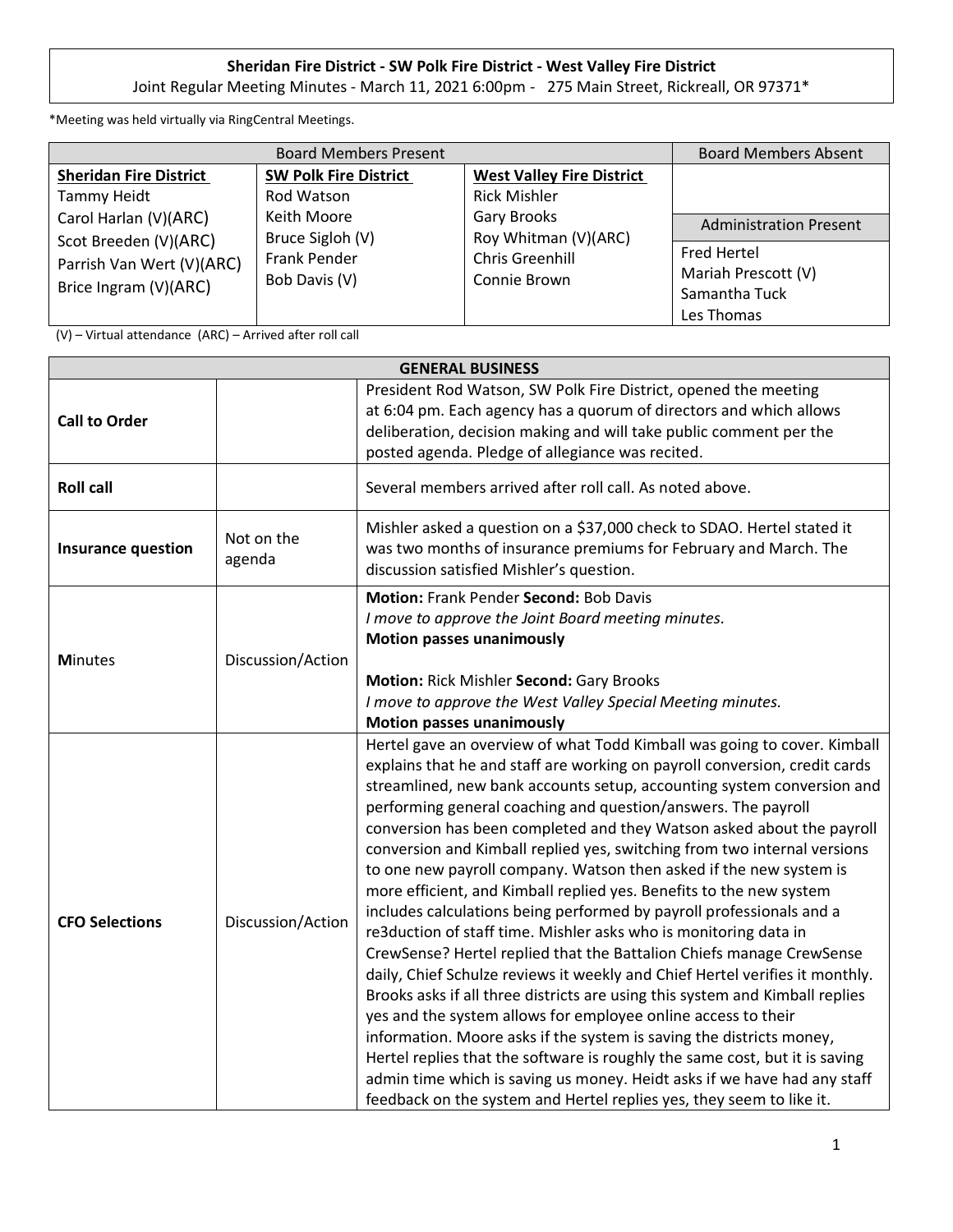| Kimball states that we are trying to get all credit cards streamlined to First<br>Federal and similarly with bank accounts. Watson states that he thought<br>we had already consolidated all bank accounts, Hertel responds that we<br>have not gotten them all yet but that we are working towards that goal.<br>Kimball states that we intend to move SFD and SWP to QuickBooks<br>Online, putting all three Districts on the same accounting system. Watson<br>asks if this new program will be good for reports for the board, Hertel<br>replies yes, and it also will save staff a lot of time. Kimball states that<br>Mariah is doing an excellent job on getting up to speed and taking on<br>finances. Kimball states that SFD is done with their audit but WVFD and<br>SWP needed to be extended to May 1 <sup>st</sup> . Heidt asks if Kimball is spot<br>checking Prescott's work, and he replies no. Mishler asks Kimball if we<br>can have two checks written, one for just what WVFD owes SFD for<br>administration and one check for the rest of what WVFD owes SFD for.<br>Kimball responds that it is not impossible to have two checks made out<br>but that it doesn't make any sense to have two checks when there is<br>documentation on the checks for what each amount is for. Chief Hertel<br>then states that we have changed our report to accommodate the<br>wants/needs of the WVFD Board and believes that we have created<br>transparent documentation. Kimball then discusses renewal of his |
|----------------------------------------------------------------------------------------------------------------------------------------------------------------------------------------------------------------------------------------------------------------------------------------------------------------------------------------------------------------------------------------------------------------------------------------------------------------------------------------------------------------------------------------------------------------------------------------------------------------------------------------------------------------------------------------------------------------------------------------------------------------------------------------------------------------------------------------------------------------------------------------------------------------------------------------------------------------------------------------------------------------------------------------------------------------------------------------------------------------------------------------------------------------------------------------------------------------------------------------------------------------------------------------------------------------------------------------------------------------------------------------------------------------------------------------------------------------------------------------------------------------------------|
|                                                                                                                                                                                                                                                                                                                                                                                                                                                                                                                                                                                                                                                                                                                                                                                                                                                                                                                                                                                                                                                                                                                                                                                                                                                                                                                                                                                                                                                                                                                            |
|                                                                                                                                                                                                                                                                                                                                                                                                                                                                                                                                                                                                                                                                                                                                                                                                                                                                                                                                                                                                                                                                                                                                                                                                                                                                                                                                                                                                                                                                                                                            |
|                                                                                                                                                                                                                                                                                                                                                                                                                                                                                                                                                                                                                                                                                                                                                                                                                                                                                                                                                                                                                                                                                                                                                                                                                                                                                                                                                                                                                                                                                                                            |
|                                                                                                                                                                                                                                                                                                                                                                                                                                                                                                                                                                                                                                                                                                                                                                                                                                                                                                                                                                                                                                                                                                                                                                                                                                                                                                                                                                                                                                                                                                                            |
|                                                                                                                                                                                                                                                                                                                                                                                                                                                                                                                                                                                                                                                                                                                                                                                                                                                                                                                                                                                                                                                                                                                                                                                                                                                                                                                                                                                                                                                                                                                            |
|                                                                                                                                                                                                                                                                                                                                                                                                                                                                                                                                                                                                                                                                                                                                                                                                                                                                                                                                                                                                                                                                                                                                                                                                                                                                                                                                                                                                                                                                                                                            |
|                                                                                                                                                                                                                                                                                                                                                                                                                                                                                                                                                                                                                                                                                                                                                                                                                                                                                                                                                                                                                                                                                                                                                                                                                                                                                                                                                                                                                                                                                                                            |
|                                                                                                                                                                                                                                                                                                                                                                                                                                                                                                                                                                                                                                                                                                                                                                                                                                                                                                                                                                                                                                                                                                                                                                                                                                                                                                                                                                                                                                                                                                                            |
|                                                                                                                                                                                                                                                                                                                                                                                                                                                                                                                                                                                                                                                                                                                                                                                                                                                                                                                                                                                                                                                                                                                                                                                                                                                                                                                                                                                                                                                                                                                            |
|                                                                                                                                                                                                                                                                                                                                                                                                                                                                                                                                                                                                                                                                                                                                                                                                                                                                                                                                                                                                                                                                                                                                                                                                                                                                                                                                                                                                                                                                                                                            |
|                                                                                                                                                                                                                                                                                                                                                                                                                                                                                                                                                                                                                                                                                                                                                                                                                                                                                                                                                                                                                                                                                                                                                                                                                                                                                                                                                                                                                                                                                                                            |
|                                                                                                                                                                                                                                                                                                                                                                                                                                                                                                                                                                                                                                                                                                                                                                                                                                                                                                                                                                                                                                                                                                                                                                                                                                                                                                                                                                                                                                                                                                                            |
|                                                                                                                                                                                                                                                                                                                                                                                                                                                                                                                                                                                                                                                                                                                                                                                                                                                                                                                                                                                                                                                                                                                                                                                                                                                                                                                                                                                                                                                                                                                            |
|                                                                                                                                                                                                                                                                                                                                                                                                                                                                                                                                                                                                                                                                                                                                                                                                                                                                                                                                                                                                                                                                                                                                                                                                                                                                                                                                                                                                                                                                                                                            |
|                                                                                                                                                                                                                                                                                                                                                                                                                                                                                                                                                                                                                                                                                                                                                                                                                                                                                                                                                                                                                                                                                                                                                                                                                                                                                                                                                                                                                                                                                                                            |
|                                                                                                                                                                                                                                                                                                                                                                                                                                                                                                                                                                                                                                                                                                                                                                                                                                                                                                                                                                                                                                                                                                                                                                                                                                                                                                                                                                                                                                                                                                                            |
|                                                                                                                                                                                                                                                                                                                                                                                                                                                                                                                                                                                                                                                                                                                                                                                                                                                                                                                                                                                                                                                                                                                                                                                                                                                                                                                                                                                                                                                                                                                            |
|                                                                                                                                                                                                                                                                                                                                                                                                                                                                                                                                                                                                                                                                                                                                                                                                                                                                                                                                                                                                                                                                                                                                                                                                                                                                                                                                                                                                                                                                                                                            |
|                                                                                                                                                                                                                                                                                                                                                                                                                                                                                                                                                                                                                                                                                                                                                                                                                                                                                                                                                                                                                                                                                                                                                                                                                                                                                                                                                                                                                                                                                                                            |
| contract with the boards to continue system conversions, oversight, and                                                                                                                                                                                                                                                                                                                                                                                                                                                                                                                                                                                                                                                                                                                                                                                                                                                                                                                                                                                                                                                                                                                                                                                                                                                                                                                                                                                                                                                    |
| technical assistance with financials. He suggests that work will take 4-5                                                                                                                                                                                                                                                                                                                                                                                                                                                                                                                                                                                                                                                                                                                                                                                                                                                                                                                                                                                                                                                                                                                                                                                                                                                                                                                                                                                                                                                  |
| hours a month at rate of \$165 per hour. Mishler states that he would like                                                                                                                                                                                                                                                                                                                                                                                                                                                                                                                                                                                                                                                                                                                                                                                                                                                                                                                                                                                                                                                                                                                                                                                                                                                                                                                                                                                                                                                 |
| a clear timeline for the renewal of the contract with Kimball and that he                                                                                                                                                                                                                                                                                                                                                                                                                                                                                                                                                                                                                                                                                                                                                                                                                                                                                                                                                                                                                                                                                                                                                                                                                                                                                                                                                                                                                                                  |
| would also like a report of what Kimball accomplished each month.                                                                                                                                                                                                                                                                                                                                                                                                                                                                                                                                                                                                                                                                                                                                                                                                                                                                                                                                                                                                                                                                                                                                                                                                                                                                                                                                                                                                                                                          |
|                                                                                                                                                                                                                                                                                                                                                                                                                                                                                                                                                                                                                                                                                                                                                                                                                                                                                                                                                                                                                                                                                                                                                                                                                                                                                                                                                                                                                                                                                                                            |
| Motion: Chris Greenhill Second: Rick Mishler                                                                                                                                                                                                                                                                                                                                                                                                                                                                                                                                                                                                                                                                                                                                                                                                                                                                                                                                                                                                                                                                                                                                                                                                                                                                                                                                                                                                                                                                               |
| I move to extend the contract with CFO Selections to September 30 <sup>th</sup> , 2021                                                                                                                                                                                                                                                                                                                                                                                                                                                                                                                                                                                                                                                                                                                                                                                                                                                                                                                                                                                                                                                                                                                                                                                                                                                                                                                                                                                                                                     |
| with a \$5,000 cap, to meet revisit in September to decide on renewing the<br>contract again and give Chief authorization to sign the contract.                                                                                                                                                                                                                                                                                                                                                                                                                                                                                                                                                                                                                                                                                                                                                                                                                                                                                                                                                                                                                                                                                                                                                                                                                                                                                                                                                                            |
| Motion passed in WV & SWP but failed in Sheridan with Breeden,                                                                                                                                                                                                                                                                                                                                                                                                                                                                                                                                                                                                                                                                                                                                                                                                                                                                                                                                                                                                                                                                                                                                                                                                                                                                                                                                                                                                                                                             |
| Ingram and Van Wert voting no.                                                                                                                                                                                                                                                                                                                                                                                                                                                                                                                                                                                                                                                                                                                                                                                                                                                                                                                                                                                                                                                                                                                                                                                                                                                                                                                                                                                                                                                                                             |
| There was discussion about next steps. Sigloh asked the Watson for a roll                                                                                                                                                                                                                                                                                                                                                                                                                                                                                                                                                                                                                                                                                                                                                                                                                                                                                                                                                                                                                                                                                                                                                                                                                                                                                                                                                                                                                                                  |
| call vote. Roll call vote produced unanimous votes in WV and SWP. SFD                                                                                                                                                                                                                                                                                                                                                                                                                                                                                                                                                                                                                                                                                                                                                                                                                                                                                                                                                                                                                                                                                                                                                                                                                                                                                                                                                                                                                                                      |
| voted Breeden & Ingram - no; Van Wert, Harlan & Heidt - yes                                                                                                                                                                                                                                                                                                                                                                                                                                                                                                                                                                                                                                                                                                                                                                                                                                                                                                                                                                                                                                                                                                                                                                                                                                                                                                                                                                                                                                                                |
| Motion Passes by this vote.                                                                                                                                                                                                                                                                                                                                                                                                                                                                                                                                                                                                                                                                                                                                                                                                                                                                                                                                                                                                                                                                                                                                                                                                                                                                                                                                                                                                                                                                                                |
| Motion: Parrish Van Wert Second: Tammy Heidt                                                                                                                                                                                                                                                                                                                                                                                                                                                                                                                                                                                                                                                                                                                                                                                                                                                                                                                                                                                                                                                                                                                                                                                                                                                                                                                                                                                                                                                                               |
| I move to approve last month's financials for SFD.                                                                                                                                                                                                                                                                                                                                                                                                                                                                                                                                                                                                                                                                                                                                                                                                                                                                                                                                                                                                                                                                                                                                                                                                                                                                                                                                                                                                                                                                         |
|                                                                                                                                                                                                                                                                                                                                                                                                                                                                                                                                                                                                                                                                                                                                                                                                                                                                                                                                                                                                                                                                                                                                                                                                                                                                                                                                                                                                                                                                                                                            |
| Motion passes: Ingram, Van Wert, Harlan & Heidt - yes; Breeden - no                                                                                                                                                                                                                                                                                                                                                                                                                                                                                                                                                                                                                                                                                                                                                                                                                                                                                                                                                                                                                                                                                                                                                                                                                                                                                                                                                                                                                                                        |
|                                                                                                                                                                                                                                                                                                                                                                                                                                                                                                                                                                                                                                                                                                                                                                                                                                                                                                                                                                                                                                                                                                                                                                                                                                                                                                                                                                                                                                                                                                                            |
| Ingram asks about the Aflac check & Heidt explains that it is an employee                                                                                                                                                                                                                                                                                                                                                                                                                                                                                                                                                                                                                                                                                                                                                                                                                                                                                                                                                                                                                                                                                                                                                                                                                                                                                                                                                                                                                                                  |
| payroll deduction. He further asks about checks written to admin staff.                                                                                                                                                                                                                                                                                                                                                                                                                                                                                                                                                                                                                                                                                                                                                                                                                                                                                                                                                                                                                                                                                                                                                                                                                                                                                                                                                                                                                                                    |
| Heidt explains that they are credit card payments. Breeden asks about a                                                                                                                                                                                                                                                                                                                                                                                                                                                                                                                                                                                                                                                                                                                                                                                                                                                                                                                                                                                                                                                                                                                                                                                                                                                                                                                                                                                                                                                    |
| <b>Sheridan Financials</b><br>Discussion/Action<br>specific check in the SFD financials. Hertel explains that a Firefighter/EMT                                                                                                                                                                                                                                                                                                                                                                                                                                                                                                                                                                                                                                                                                                                                                                                                                                                                                                                                                                                                                                                                                                                                                                                                                                                                                                                                                                                            |
| candidate was flying out from back east to test but we cancelled and                                                                                                                                                                                                                                                                                                                                                                                                                                                                                                                                                                                                                                                                                                                                                                                                                                                                                                                                                                                                                                                                                                                                                                                                                                                                                                                                                                                                                                                       |
| rescheduled the test after he had booked his flight, hotel, and car. Chief                                                                                                                                                                                                                                                                                                                                                                                                                                                                                                                                                                                                                                                                                                                                                                                                                                                                                                                                                                                                                                                                                                                                                                                                                                                                                                                                                                                                                                                 |
| Hertel felt like we should reimburse him for his travels. Breeden asks if                                                                                                                                                                                                                                                                                                                                                                                                                                                                                                                                                                                                                                                                                                                                                                                                                                                                                                                                                                                                                                                                                                                                                                                                                                                                                                                                                                                                                                                  |
| the reimbursement was a 40/20/40 split. The Chief replies that yes.                                                                                                                                                                                                                                                                                                                                                                                                                                                                                                                                                                                                                                                                                                                                                                                                                                                                                                                                                                                                                                                                                                                                                                                                                                                                                                                                                                                                                                                        |
| Breeden asked about SDIS insurance. Hertel explains that SDIS is the LTD<br>insurance for the Board approved union contract. There was discussion                                                                                                                                                                                                                                                                                                                                                                                                                                                                                                                                                                                                                                                                                                                                                                                                                                                                                                                                                                                                                                                                                                                                                                                                                                                                                                                                                                          |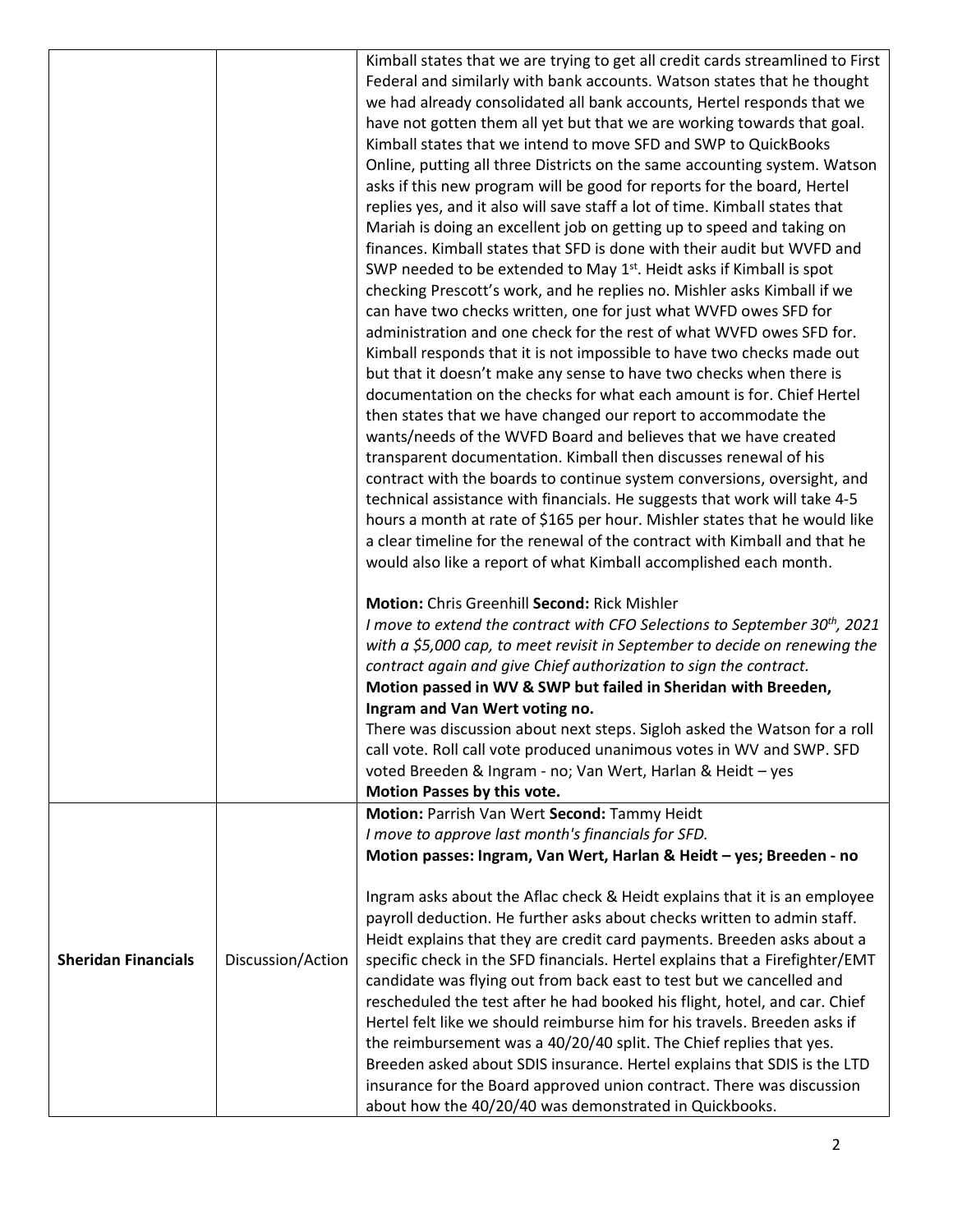|                                         |                   | Motion: Bob Davis Second: Bruce Sigloh                                                                                                                                                                                                                                                                                                                                                                                                                                                                                                           |
|-----------------------------------------|-------------------|--------------------------------------------------------------------------------------------------------------------------------------------------------------------------------------------------------------------------------------------------------------------------------------------------------------------------------------------------------------------------------------------------------------------------------------------------------------------------------------------------------------------------------------------------|
| <b>SW Polk Financials</b>               | Discussion/Action | I move to approve SW Polk monthly financial report.                                                                                                                                                                                                                                                                                                                                                                                                                                                                                              |
|                                         |                   | Motion passes unanimously.                                                                                                                                                                                                                                                                                                                                                                                                                                                                                                                       |
|                                         |                   | Motion: Rick Mishler Second: Connie Brown                                                                                                                                                                                                                                                                                                                                                                                                                                                                                                        |
| <b>West Valley</b><br><b>Financials</b> |                   | Mishler asked about the payroll check for Judy Breeden                                                                                                                                                                                                                                                                                                                                                                                                                                                                                           |
|                                         | Discussion/Action |                                                                                                                                                                                                                                                                                                                                                                                                                                                                                                                                                  |
|                                         |                   | I move to approve the monthly financials for West Valley Fire District.                                                                                                                                                                                                                                                                                                                                                                                                                                                                          |
|                                         |                   | <b>Motion passes unanimously</b>                                                                                                                                                                                                                                                                                                                                                                                                                                                                                                                 |
| <b>Chiefs review</b><br>process         | Discussion/Action | Breeden states there was no process for approval of the eval form for the<br>Chiefs yearly review. Watson states that we should make a new one.<br>Heidt responds that this is the same process used last year with<br>adjustments from the presidents meeting. Breeden states the presidents<br>do not have that kind of power and cannot make decisions for the boards.<br>Davis states that it was the same evaluation used from last year and that<br>we go with this evaluation process this year and then make a new one for<br>next year. |
|                                         |                   | Motion: Bob Davis Second: Bruce Sigloh                                                                                                                                                                                                                                                                                                                                                                                                                                                                                                           |
|                                         |                   | I move to approve the current methodology for evaluation of the Fire                                                                                                                                                                                                                                                                                                                                                                                                                                                                             |
|                                         |                   | Chief.                                                                                                                                                                                                                                                                                                                                                                                                                                                                                                                                           |
|                                         |                   | Motion passes - Breeden - no; all other directors - yes                                                                                                                                                                                                                                                                                                                                                                                                                                                                                          |
| <b>Executive Session</b>                |                   | ORS 192.660(2)(i) To review and evaluate the employment-related                                                                                                                                                                                                                                                                                                                                                                                                                                                                                  |
|                                         | Discussion        | performance of the chief executive officer of any public body, a public                                                                                                                                                                                                                                                                                                                                                                                                                                                                          |
|                                         |                   | officer, employee or staff member who does not request an open                                                                                                                                                                                                                                                                                                                                                                                                                                                                                   |
|                                         |                   | hearing.                                                                                                                                                                                                                                                                                                                                                                                                                                                                                                                                         |
|                                         |                   | Discussion about when the agreement starts and ambulance staffing and<br>when the ambulance may start operating. Hertel describes that all<br>resources are available and the CTGR ambulance would not start<br>operating until Yamhill and Polk Counties ASA allow it.                                                                                                                                                                                                                                                                          |
|                                         |                   |                                                                                                                                                                                                                                                                                                                                                                                                                                                                                                                                                  |
|                                         | Discussion/Action | <b>WV Motion: Rick Mishler Second: Gary Brooks</b>                                                                                                                                                                                                                                                                                                                                                                                                                                                                                               |
| <b>Mutual Aid</b><br><b>Agreement</b>   |                   | I move to approve the mutual aid agreement for WV as presented.<br><b>Motion passes unanimously</b>                                                                                                                                                                                                                                                                                                                                                                                                                                              |
|                                         |                   | SFD Motion: Tammy Heidt Second: Carol Harlan                                                                                                                                                                                                                                                                                                                                                                                                                                                                                                     |
|                                         |                   | I move to approve the mutual aid agreement for SFD as presented.<br><b>Motion passes unanimously</b>                                                                                                                                                                                                                                                                                                                                                                                                                                             |
|                                         |                   | <b>SWP Motion: Frank Pender Second: Bob Davis</b>                                                                                                                                                                                                                                                                                                                                                                                                                                                                                                |
|                                         |                   | I move to approve the mutual aid agreement for SW Polk as presented.<br><b>Motion passes unanimously</b>                                                                                                                                                                                                                                                                                                                                                                                                                                         |
|                                         |                   | Motion: Connie Brown Second: Gary Brooks                                                                                                                                                                                                                                                                                                                                                                                                                                                                                                         |
|                                         |                   | I move to approve that Chief Hertel can sign documents for the Mutual                                                                                                                                                                                                                                                                                                                                                                                                                                                                            |
|                                         |                   | Aid Agreement for West Valley.                                                                                                                                                                                                                                                                                                                                                                                                                                                                                                                   |
|                                         |                   | Motions passes unanimously.                                                                                                                                                                                                                                                                                                                                                                                                                                                                                                                      |
| <b>Budget</b><br>Calendar/members       |                   | Discussion that the calendar is created as presented. Staff is working on                                                                                                                                                                                                                                                                                                                                                                                                                                                                        |
|                                         |                   | budget members for a future meeting. Brooks said he was out of phone                                                                                                                                                                                                                                                                                                                                                                                                                                                                             |
|                                         |                   | service for several days, if we tried to contact Patti Brooks                                                                                                                                                                                                                                                                                                                                                                                                                                                                                    |
| <b>Budget resolutions</b>               | Discuss/action    | The audit determined that the previously passed budget resolutions were                                                                                                                                                                                                                                                                                                                                                                                                                                                                          |
|                                         |                   | not done correctly and adjustments were made per the recommendation                                                                                                                                                                                                                                                                                                                                                                                                                                                                              |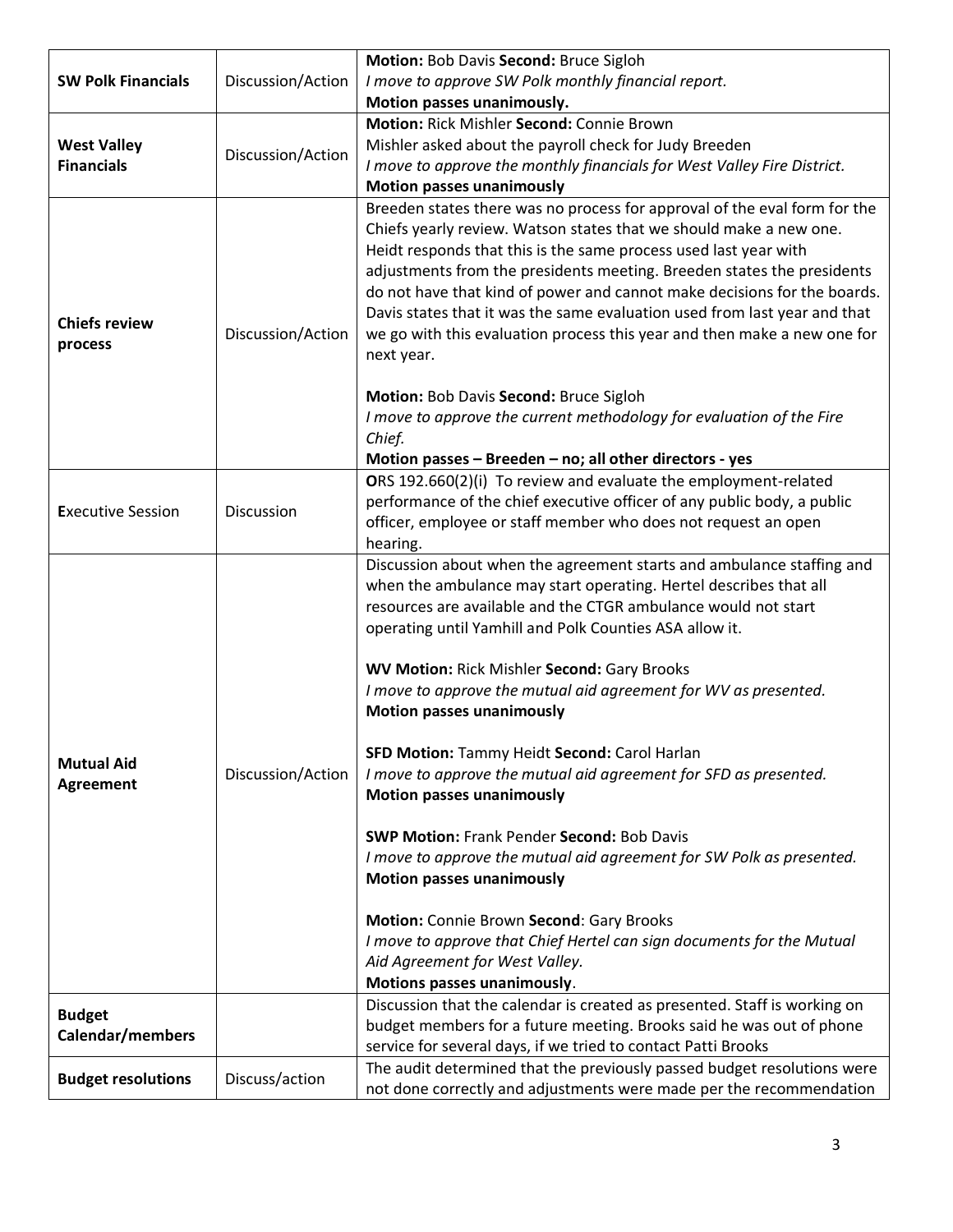|                                 |            | to the appropriated and unappropriated totals which did not change the<br>overall budget.<br><b>WV Motion: Rick Mishler Second: Gary Brooks</b><br>I move to approve the updated budget resolution 2019-07<br><b>Motion passes unanimously</b><br>SFD Motion: Carol Harlan Second: Scot Breeden<br>I move to approve the updated budget resolution 2019-05<br>Discussion on adding the correct fiscal year to the document. Expected<br>that staff will add correction.<br><b>Motion passes unanimously</b><br><b>SWP Motion: Frank Pender Second: Bob Davis</b><br>I move to approve the updated budget resolution 2019-06                                                                                                                                                                                                                                                                                                                                                                                                                                                                                                                                                                                                                                                                                                                                                                                                                                                                                                                                                                                                                                                                                                                                                                                                                                                                                                                                 |
|---------------------------------|------------|-------------------------------------------------------------------------------------------------------------------------------------------------------------------------------------------------------------------------------------------------------------------------------------------------------------------------------------------------------------------------------------------------------------------------------------------------------------------------------------------------------------------------------------------------------------------------------------------------------------------------------------------------------------------------------------------------------------------------------------------------------------------------------------------------------------------------------------------------------------------------------------------------------------------------------------------------------------------------------------------------------------------------------------------------------------------------------------------------------------------------------------------------------------------------------------------------------------------------------------------------------------------------------------------------------------------------------------------------------------------------------------------------------------------------------------------------------------------------------------------------------------------------------------------------------------------------------------------------------------------------------------------------------------------------------------------------------------------------------------------------------------------------------------------------------------------------------------------------------------------------------------------------------------------------------------------------------------|
|                                 |            | <b>Motion passes unanimously</b><br>Mishler discusses potential changes to the Polk County ASA agreement.<br>Pender stated the closest resource should be recommended for the best<br>service to the citizens and the efficiency of service. Moore states that the<br>ambulance is available if Dallas chooses to use it for improved service to                                                                                                                                                                                                                                                                                                                                                                                                                                                                                                                                                                                                                                                                                                                                                                                                                                                                                                                                                                                                                                                                                                                                                                                                                                                                                                                                                                                                                                                                                                                                                                                                            |
| <b>ASA discussion</b>           | Discussion | the area. Brown states that she would have a hard time denying<br>someone an ambulance from Grand Ronde if they are closer. Brooks<br>stated the chief did a good job of describing the benefits of an ambulance<br>in Salt Creek for the Sheridan residents at the ASA committee agreement.<br>Watson stated that service should be first and politics should not get in<br>the way of that. Moore states that we can not currently provide service<br>better then Dallas but in the future who knows. We must provide the<br>best we can. Breeden doesn't disagree with the ambulance being in<br>Rickreall but does disagree that the ambulance should be discussed<br>further, and the politics and money should be considered. Hertel states, it<br>is a great discussion, and that the ambulance is placed in Rickreall for the<br>best service to Sheridan's citizens and that nothing about the ambulance<br>sitting is Rickreall is about taking anything form Dallas or Polk #1. If they<br>choose to use it that is a decision for them and their leadership. We need<br>the ambulance there for the best service of the Sheridan and West Valley<br>citizens. Heidt discussed that she knows of no citizens that care about the<br>name on the side of the ambulance but rather that they wish for the<br>closest resource to get there first. Harlan stated she wants the first<br>available ambulance to her need. Brooks asked if the Sheridan Board has<br>considered the cost of having an ambulance in Salt Creek verses<br>Riackreall. Heidt stated that the cost is the same as having it in Rickreall<br>and that we are partnered for this improved service. Davis adds that the<br>second medic for Sheridan will be staffed 24/7 as the partnership with<br>SW Polk proceeds forward. Another great aspect of this consolidation, a<br>win/win situation. We need to put away animosities and provide the best<br>service possible. |
| <b>Apparatus</b><br>Replacement | Discussion | Hertel discussed the maintenance system that has been developed. He<br>follows with the fact that we are playing catchup on different<br>maintenance needs from years of deferment and that we have a<br>maintenance system established. Brown discusses the maintenance<br>records that she reviewed. Brown states she is impressed with the                                                                                                                                                                                                                                                                                                                                                                                                                                                                                                                                                                                                                                                                                                                                                                                                                                                                                                                                                                                                                                                                                                                                                                                                                                                                                                                                                                                                                                                                                                                                                                                                               |